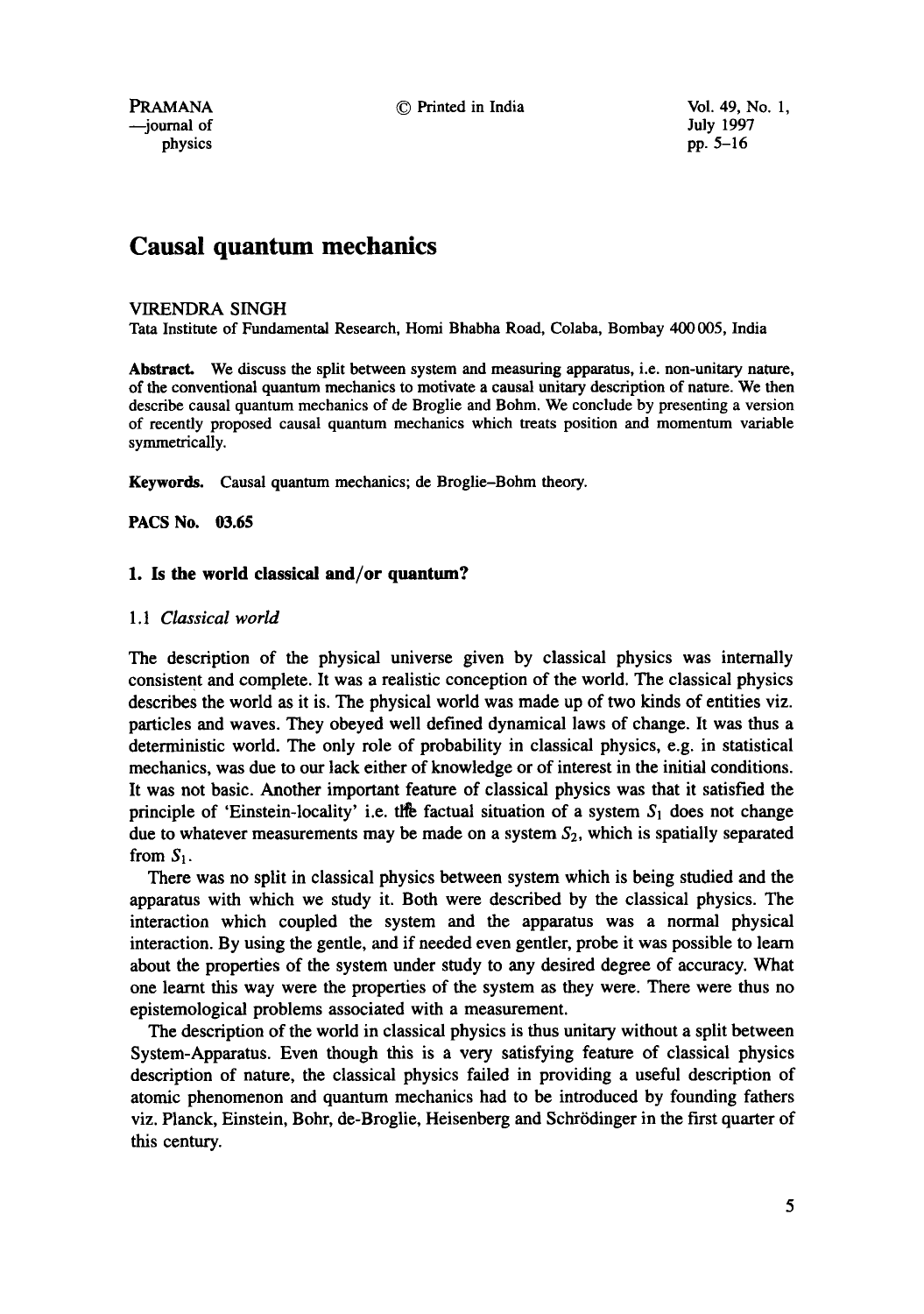Do we continue to have a unitary picture of the physical universe in quantum physics as was the case in classical physics? The answer is no, in the standard way quantum mechanics is formulated. By standard way we refer here to Copenhagen interpretation of quantum mechanics, and since this is not monolithic, we also include its variants. We now proceed to elaborate the negative answer using Bohr's and von-Newmann's views about measurement in quantum mechanics.

## 1.2 *Bohr*

According to Bohr [1] the system of interest, which we are studying and which is generally microscopic, must be described as a quantum object using laws of quantum physics. However the measuring apparatus, which is generally macroscopic, must be described as a classical object obeying laws of classical physics as the language of classical physics is the only language in which we can convey the results of our experiments. When we study a system  $S$  with experimental arrangement  $E$  what we observe is not just a property of  $S$  as it was but various outcomes depend on the total setup  $S$  and  $E$ . Quantum physics provides us with a calculus of probabilities for various outcomes of the joint setup S and E. Unlike classical physics there is no way in which  $E$ dependence can be wished away.

We must emphasis that in Bohr's view the classical physics has logical priority in as much as we cannot do physics without it. This logical priority is different from chronological priority, which of course is there, of classical physics over quantum physics. Thus physical universe is classical and quantum.

These views of Bohr raise a number of problems. How is one to understand the working of an apparatus? Should it follow from classical physics or should we use quantum physics when we want to do that. In that case apparatus is a quantum system when we want to understand it but is a classical system when we want to use it as a measuring device. What is the interaction between a quantum system and its classical measuring system? Well, there is no articulated theory of that. Then there is the question of how much of a given 'system + apparatus' is to be put on the quantum side and how much on the classical side. In practice this may not cause much problem as we believe that if we will put enough on the quantum side we will achieve the required degree of accuracy. This is supposed to be ensured by the folkloric 'correspondence principle' according to which quantum mechanics should, in appropriate limits, go into classical mechanics. But in principle the split remains.

## *1.3 von Neumann*

In contrast to Bohr it was decided by von Neumann [2] to treat both the system S and measuring apparatus A quantum mechanically. Let the eigenfunctions of the system  $S$ corresponding to an observable  $\Omega$ , be denoted by  $\psi_m$ , i.e.  $\Omega \psi_m = \omega_m \psi_m$ , with an eigenvalue  $\omega_m$ . Further let the pointer readings a be the eigenvalues of the 'pointer position operator' M, for the system A with the eigenfunctions  $f(a)$  i.e.  $Mf(a) = af(a)$ .

Consider first system S to be in an eigenstate  $\psi_n$  of  $\Omega$ . According to von Neumann the 'measurement interaction' causes the system-apparatus state  $\psi_n f(a)$  to become  $\psi_n f(a_n)$ .

#### *Pramana - J. Phys.,* Vol. 49, No. 1, July 1997

6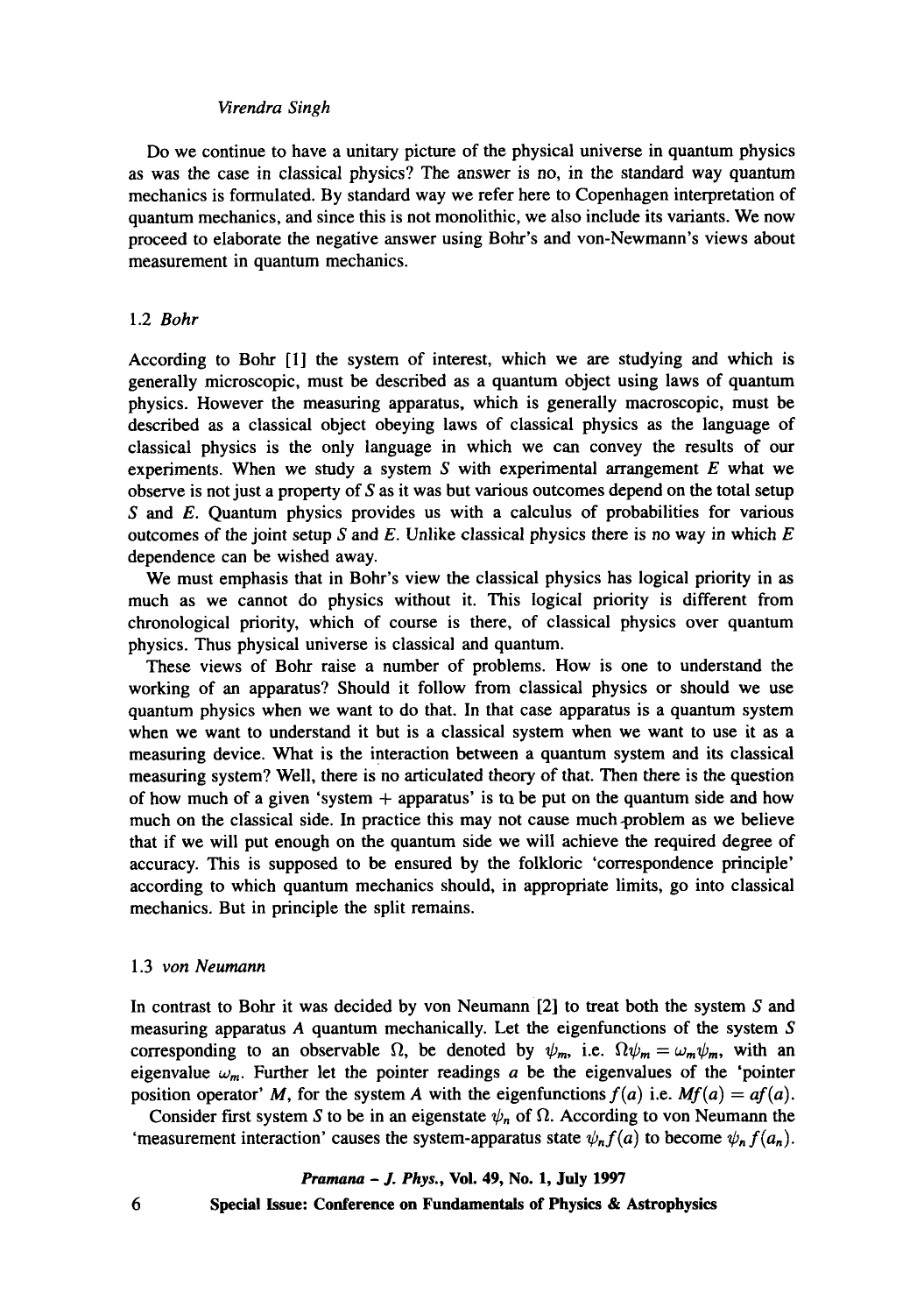From the pointer reading  $a_n$  we conclude thou the system was in the state  $\psi_n$  of the observable  $\Omega$  with the eigenvalue  $\omega_n$ . We now go over to case where the system S is not in a pure state of  $\Omega$  but is in a linear superposition given by  $\psi = \sum_{n} C_{n} \psi_{n}$ . By the linearity of quantum evolution equation, the measurement interaction would cause the systemapparatus state  $(\sum_{n} C_{n} \psi_{n}) f(a)$  to develop into  $\sum_{n} C_{n} \psi_{n} f(a_{n})$ . From this we can, of course, conclude that the probability of measurement resulting in the pointer reading  $a_n$ , implying that the system was in the eigenstate  $\psi_m$  with eigenvalue  $\omega_m$  is given by  $|C_m|^2$ . But note that this wave function still does not correspond to a definite pointer reading for the apparatus. The apparatus is still in a linear combination of states with different, even macroscopically different, pointer readings i.e. in a grotesque state.

von Neumann postulates at this stage the infamous 'collapse of the wave-function', according to which, when the measurement is completed and the pointer reading is  $a_n$ (say), the wave function  $\sum C_n \psi_n f(a_n)$  collapses to  $\psi_n f(a_n)$ . He calls this a process of the first kind. These are acausal, discontinuous and takes place only when the measurement is completed and observation registered. In an elaboration by London and Bauer [3], and subscribed to by Wigner [4], the measurement is completed only at the level of human consciousness of the result of the measurement. In contrast to these processes of first kind there is the usual process of second kind describing the evolution of the system between measurements. These are causal, continuous and described by Schrödinger equation.

Thus irrespective of whether we follow Bohr, where quantum physics has to be supplemented by 'classical apparatus' or von Neumann, where we have to postulate a causal processes of the first kind (wave function collapse), we find that either way quantum physics is inherently incomplete. It is inexactly formulated. Quantum physics does not provide a unitary description of the nature.

#### *1.4 Quantum mechanics for a closed system*

This inexactness in the fundamentals of the quantum mechanics for a theory, as basic as this theory, is intolerable and there have been various attempts to formulate a quantum mechanics for a closed system. Another motivation has been the inability of any formulation of quantum mechanics, with an artificial split between system and apparatus, to deal with the quantum mechanics of the whole universe i.e. quantum cosmology. Wheeler's phrase "Include the observer in the wave function" expresses the same desire. Some of these attempts are

- (i) Causal interpretation of de Broglie [5] and Bohm [6]. This was also favoured by Bell [7] and others [8].
- (ii) Many world interpretation suggested by Everetts, initially championed by Wheeler, and followed later by de Witt and others [9].
- (iii) 'Quantum mechanics of the history' approach and related concept of decoberence (Griffith, Gell-Mann and Hattie, Omnes, Zurck etc.) [10].

In the next  $\S$ 2, we shall describe de Broglie-Bohm causal interpretation of the quantum mechanics restricting ourselves to the nonrelativistic quantum mechanics. We also point out some aspects of this theory which make us look for a version of it treating position and momentum symmetrically. This is described in § 3 mainly in the context of

> *Pramana - J. Phys.,* Vol. 49, No. 1, July 1997 Special **Issue: Conference on Fundamentals of Physics & Astrophysics 7**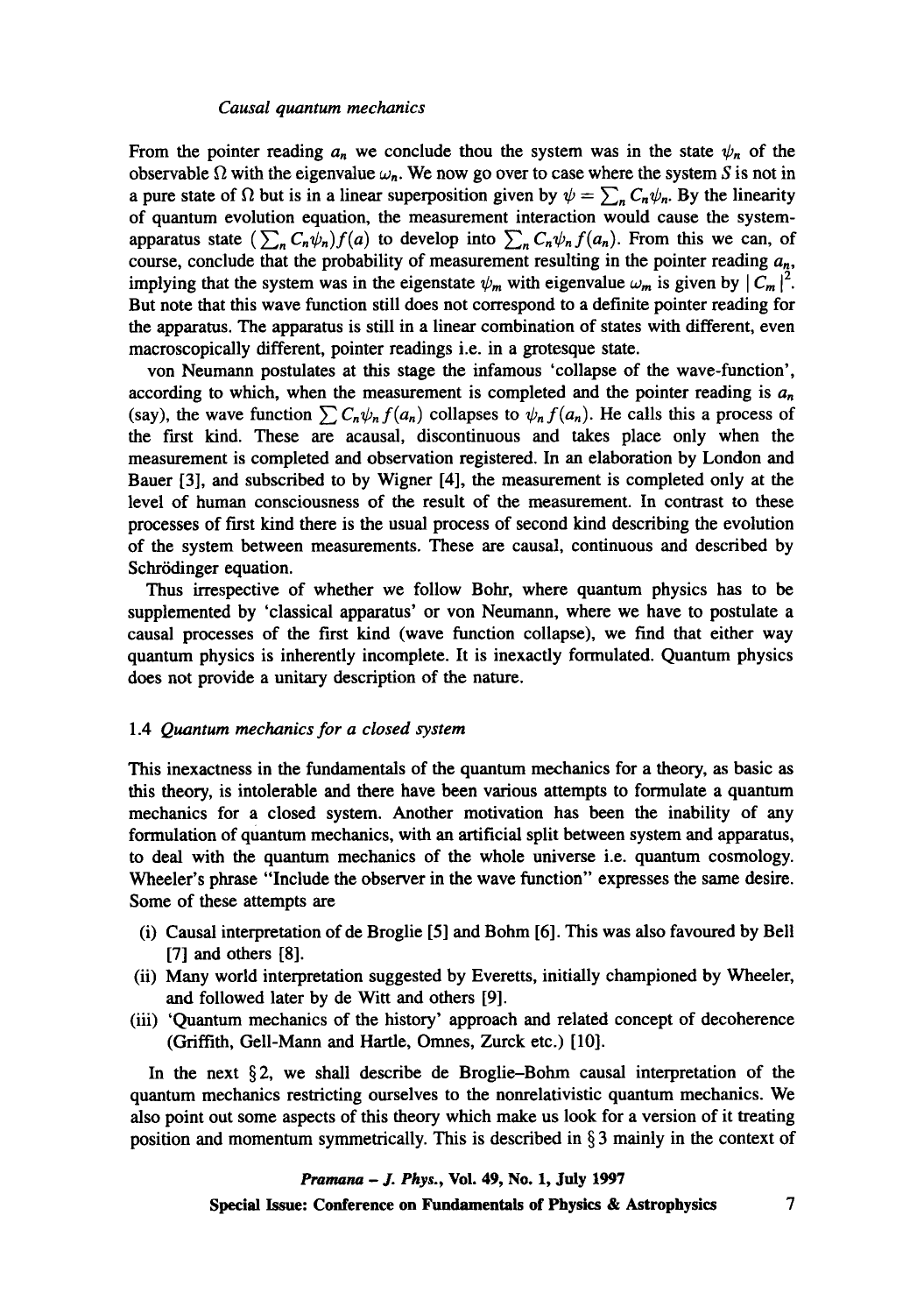nonrelativistic quantum mechanics of one nonrelativistic particle moving in one space dimension but with some remarks on situations without these restrictions.

## **2. de Broglie-Bohm causal interpretation of quantum mechanics**

## *2.1 A bit of history*

Louis de Broglie had proposed a 'pilot wave theory' interpretation of quantum mechanics in 1927 which provided a realistic interpretation of quantum mechanics [5] unlike the pragmatic one associated with Copenhagen School. Under the criticism of Pauli and others, and lack of endorsement even from those physicists, such as Einstein, who did not like Copenhagen interpretation, the interpretation did not gain currency. Even de Broglie gave it up. An important role was also played in this by so called 'von Neumann' theorem [2] which was taken to mean by physics community that a completion of quantum mechanics with extra (hidden?) variables was not possible if it had to reproduce the observable predictions of quantum mechanics.

Bohm, in 1952, independently came up with a similar proposal [6]. He was able to take care of various objections which had been earlier raised by Pauli, de Broglie and others. Besides he supplemented it with his ideas on theory of measurement.

It is a historical accident that de Broglie-Bohm theory was almost totally ignored until quite recently [11]. Bell's work showing irrelevance of 'von-Neumann theorem' to hidden variable program, and his advocacy of this theory, as an explicit counter example to Copenhagen orthodoxy's claims on nonexistence of a causal description for quantum physics, has had a lot to do with the revival of interest in it.

## 2.2 *Mathematical formulation of de Broglie-Bohm theory*

Consider first a single particle, with mass  $m$ , moving in the potential  $V(r)$ . The time evolution of this system is described by the Schrödinger equation for the wave function  $\psi = \psi(\mathbf{r}, t),$ 

$$
i\hbar\frac{\partial\psi}{\partial t} = -\frac{\hbar^2}{2m}\nabla^2\psi + V(\mathbf{r})\psi.
$$
 (2.2.1)

Let us use the polar decomposition

$$
\psi = R e^{iS/\hbar} \tag{2.2.2}
$$

with R and S real. Substituting  $(2.2.2)$  in eq.  $(2.2.1)$  and separating real and imaginary parts of the equation we obtain [12]

$$
\frac{\partial R}{\partial t} + \frac{1}{2m} [R\nabla^2 S + 2\nabla R \cdot \nabla S] = 0 \qquad (2.2.3)
$$

and

$$
\frac{\partial S}{\partial t} + \left[ \frac{(\nabla S)^2}{2m} + V(x) - \frac{\hbar^2}{2m} \frac{\nabla^2 R}{R} \right] = 0.
$$
 (2.2.4)

*Pramana - J. Phys., Vol. 49, No. 1, July 1997* 

Special **Issue: Conference on Fundamentals of Physics & Astrophysics** 

8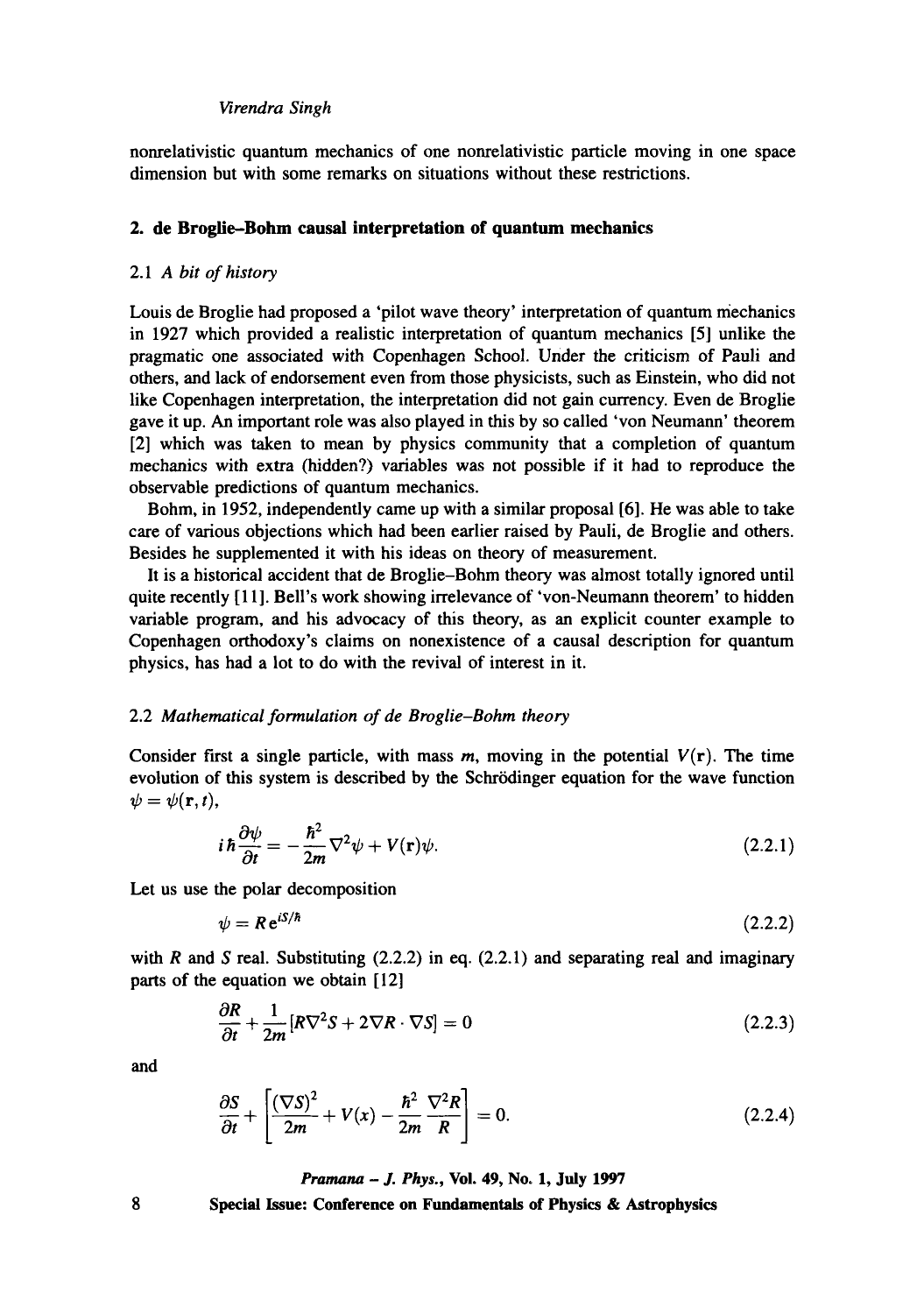Defining

$$
P_{(r,t)} = |\psi|^2 = [R(r,t)]^2, \qquad (2.2.5)
$$

$$
m\mathbf{v}(\mathbf{r},t)=\nabla S(\mathbf{r},t) \tag{2.2.6}
$$

and

$$
U(\mathbf{r},t) = -\frac{\hbar^2}{2m} \frac{\nabla^2 R}{R},\qquad(2.2.7)
$$

we obtain from  $(2.2.3)$  and  $(2.2.4)$  the more suggestive equations  $(2.2.8)$  and  $(2.2.9)$  given below. We have

$$
\frac{\partial P}{\partial t} + \nabla (P \mathbf{v}) = 0 \tag{2.2.8}
$$

which is of the form of a continuity equation for position probability density  $P$  with an associated current density Pv. We also obtain

$$
\frac{\partial S}{\partial t} + \frac{(\nabla S)^2}{2m} + V + U = 0, \tag{2.2.9}
$$

which is of the form of the classical Hamilton-Jacobi equation for a particle of mass  $m$ moving in a potential  $V + U$  i.e. sum of the given external potential V and a quantum potential U.

We have so far only manipulated the Schrödinger equation mathematically into the suggestive forms (2.2.8) and (2.2.9). We now come to de Broglie-Bohm causal version of the quantum mechanics.

We associate with this system a wave function  $\psi(\mathbf{r}, t)$  obeying Schrödinger equation and a trajectory function  $q(t)$  of the particle. The trajectory function  $q(t)$  is the additional hidden variable introduced so as to be able to give a causal description. The particle trajectories are given by the dynamical equation

$$
\frac{dq}{dt} = \mathbf{v}(\mathbf{q}, t) = \frac{1}{m} \nabla S(\mathbf{r}, t) \mid_{\mathbf{r} = \mathbf{q}}.
$$
 (2.2.10)

The particle moves in a potential  $V + U$ . Note that this description is nonlocal since through  $U$  the particle experiences a potential which depends on the whole set up as the wave function  $\psi(\mathbf{r}, t)$  is determined by the conditions over the whole space through Schrödinger equation. Further even if wave function is small in some region, i.e. the probability  $P = R^2$  of its being there is small, its influence in that region need not be small as the quantum potential

$$
U=-\frac{\hbar^2}{2m}\cdot\frac{\nabla^2R}{R}
$$

may not be small there.

In this theory the motion of the quantum particle is analogous to the motion of boat which is set on an automatic pilot guided by radio wave signals. What matters for this purpose is the signal, i.e. the shape of the wave, and not its intensity. The boat moves under its own energy. The wave function  $\psi$  plays the same role for directing the motion of

#### *Pramana - J. Phys.,* **Voi. 49, No. 1, July 1997**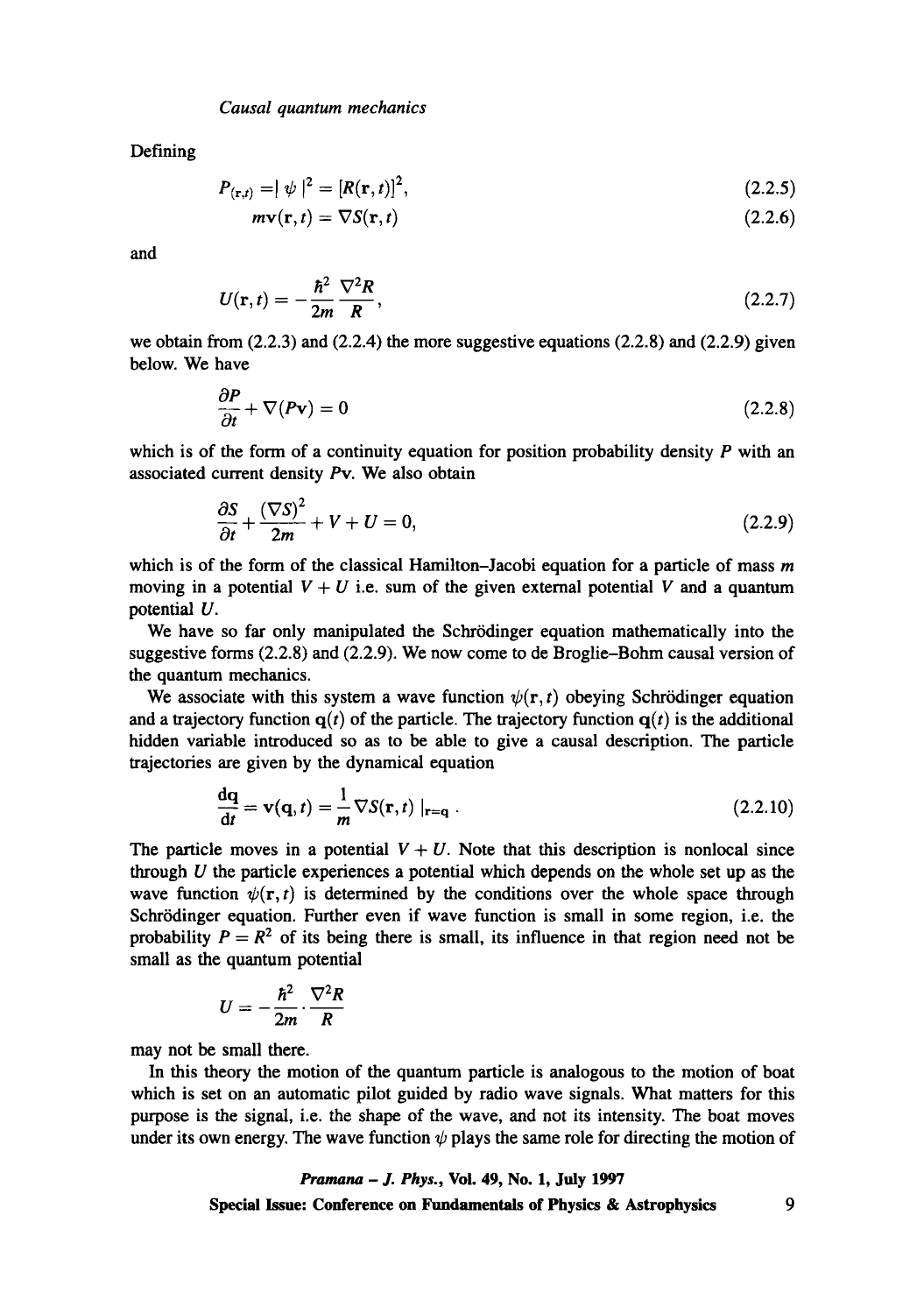quantum particle which radio waves played for the boat. This is the 'pilot wave' picture for the de Broglie-Bohm theory.

The N-particle generalization is straightforward. One now supplements the N-particle wave function  $\psi(\mathbf{r}_1,\mathbf{r}_2,\ldots,\mathbf{r}_N s t)$  with N trajectory functions  $\mathbf{q}_1(t),\ldots,\mathbf{q}_N(t)$  obeying the dynamical equation of motion

$$
\frac{\mathrm{d}}{\mathrm{d}t}q_i = \nabla_i S|_{\mathbf{r}_i = \mathbf{q}_i},\tag{2.2.11}
$$

where

$$
\psi(\mathbf{r}_1, \mathbf{r}_2, \dots, \mathbf{r}_N, t) = \text{Re}^{iS/\hbar} \tag{2.2.12}
$$

and the quantum potential is given by

$$
U = -\frac{\hbar^2}{2m} \left( \nabla_1^2 R + \nabla_2^2 R + \dots + \nabla_N^2 R \right) / R \big|_{\mathbf{r}_i = \mathbf{q}_i(t)} \,. \tag{2.2.13}
$$

One, of course, also has N-particle Schrödinger equation.

#### 2.3 *Probability in de Broglie-Bohm theory*

It would be remarked that all the equations of de Broglie-Bohm theory, given in  $\S 2.2$ , are deterministic. Given  $q(t)$  and  $\psi(\mathbf{r}, t)$  at  $t = 0$  we can calculate them for later times. So how do quantum probabilities arise? They arise here in the same way as they do in classical statistical mechanics i.e. through our ignorance of initial conditions.

We are not able to control precise position of the particles. All we are able to prepare are statistical ensembles at a given time t, say  $t = 0$ , in which the position variable q is distributed with probability function  $P(\mathbf{q}, t = 0)$  given by

$$
P(\mathbf{q}, t = 0) = |\psi(\mathbf{q}, t = 0)|^{2}.
$$
 (2.3.1)

Once one has done that it can be shown that de Broglie-Bohm dynamics is such that we have

$$
P(\mathbf{q},t) = |\psi(\mathbf{q},t)|^2. \tag{2.3.2}
$$

We thus see that, in view of this result, the probability distribution  $(2.3.1)$  is somewhat special.

#### 2.4 *Ontology*

In the de Broglie-Bohm interpretation a quantum object, say an electron, has both a particle aspect, it has a trajectory  $q(t)$  associated with it, as well as a wave aspect, as the wave function  $\psi$  is involved in determining its velocity at any time. This is the resolution of the usual wave particle duality conundrums of the standard Copenhagen interpretation in this theory. It is not a wave or a particle depending on the measuring setup but it is always a wave and a particle. For example in the usual two slit experiment the wave always goes through both the slits but the particle goes through only one of them. The trajectories of the particles, however, are not straight lines, as they normally are in classical mechanics for free particles, due to the presence of quantum potential. The wave

#### *Pramana - J. Phys.,* Vol. 49, No. 1, July 1997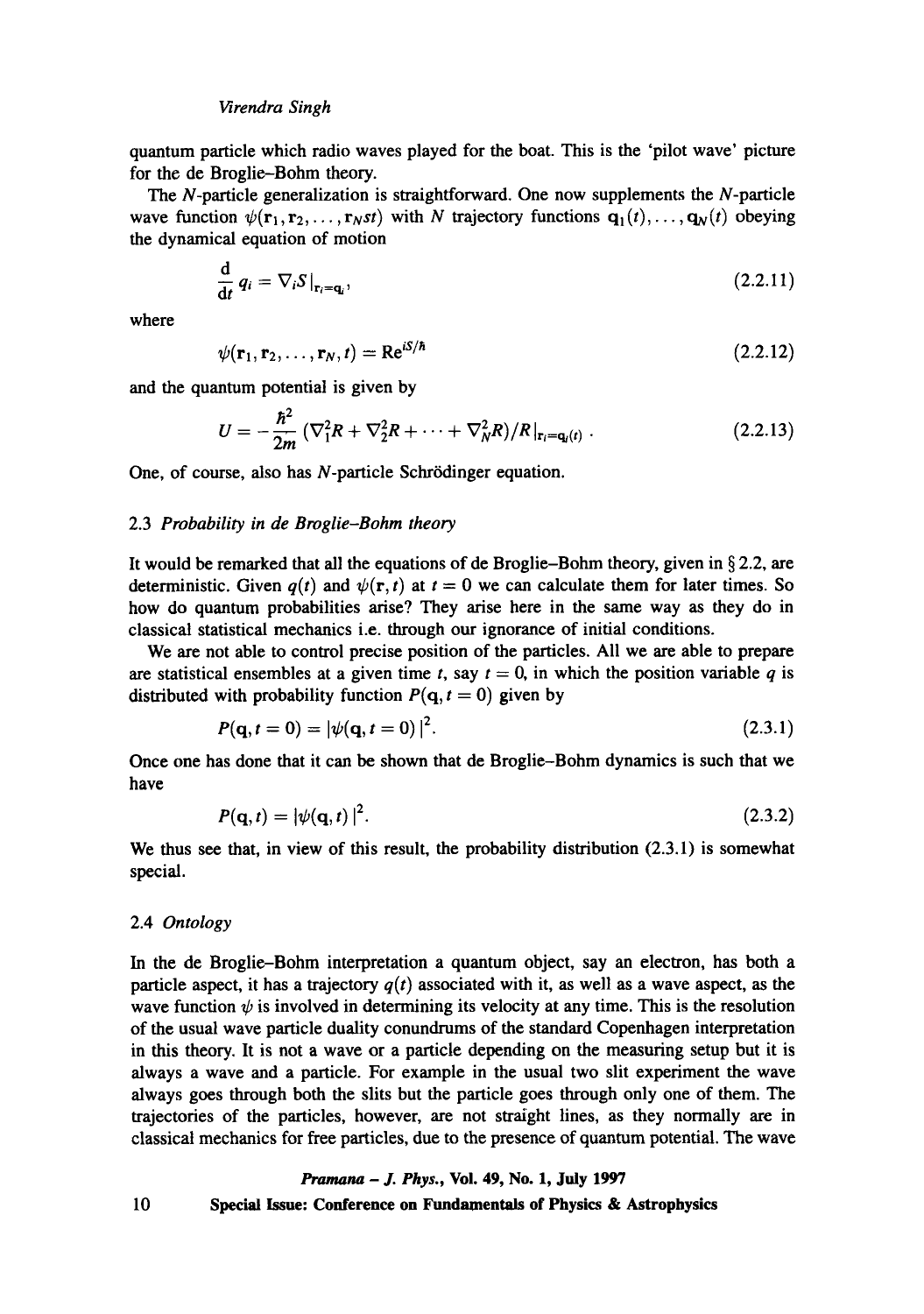function, and therefore, the quantum potential, does depend on the presence of both the slits even if the particle goes through only one of them.

Particle position is a hidden variable of the theory as we cannot control its value and there is inability, at least at present, to have any other distribution than  $|\psi(\mathbf{q}, t)|^2$ . Particle position, in this theory, however, has a special role. It 'is intrinsic and not inherently dependent.... on the overall context' [13]. Firstly, it is conceptually independent of the wave function with its own dynamical equation of motion. Secondly, it can be measured without being changed. In the terminology of Bell it is a 'beable' [7].

Particle momentum  $p$  is postulated to be given by an expression equal to mass times particle velocity i.e.

$$
p_i = \nabla_i S \equiv (p_i)_{dBB} \tag{2.4.1}
$$

and is also a hidden variable of the theory. This clearly depends on the phase of the wave function of the system as a whole. The momentum, unlike position, is not regarded as an intrinsic property of the particle. A measurement does not reveal a momentum value as given by  $(2.4.1)$ .

The phase space density  $\rho(p,q;t)$  is taken in this theory to be given by

$$
\rho(p,q;t) = |\psi(q,t)|^2 \delta(p-(p)_{\text{dBB}}). \tag{2.4.2}
$$

Note that, as expected

$$
\int \rho(p,q;t)dp = |\psi(q,t)|^2,
$$
\n(2.4.3)

but

$$
\int \rho(p,q,t) \mathrm{d}q = \delta(p-(p)_{\text{dBB}}) \tag{2.4.4}
$$

*and* 

$$
\neq |\tilde{\psi}(p,t)|^2, \tag{2.4.5}
$$

the momentum space density, where  $\tilde{\psi}(p, t)$  is the momentum space wave function of the system.

# **3. Causal quantum mechanics with a symmetrical treatment of position and momentum**

# *3.1 Asymmetry in de Boglie-Bohm theory between position and momentum*

There is a clear asymmetry in the treatment of particle position and momentum variables in the de Broglie-Bohm theory as noted earlier. This aspect of the theory was considered as a defect of the theory [14].

Takabayashi pointed out while the phase space density  $\rho(p,q;t)$  correctly reproduced the phase space average of a general function  $f(q)$  of position q i.e.

$$
\int \rho(p,q;t) dp f(q) = \langle \psi | f(q) | \psi \rangle = \int dq | \psi(q) |^2 f(q) \tag{3.1.1}
$$

*Pramana - J. Phys.,* **Vol. 49, No. 1, July 1997 Special Issue: Conference on Fundamentals of Physics & Astrophysics** 11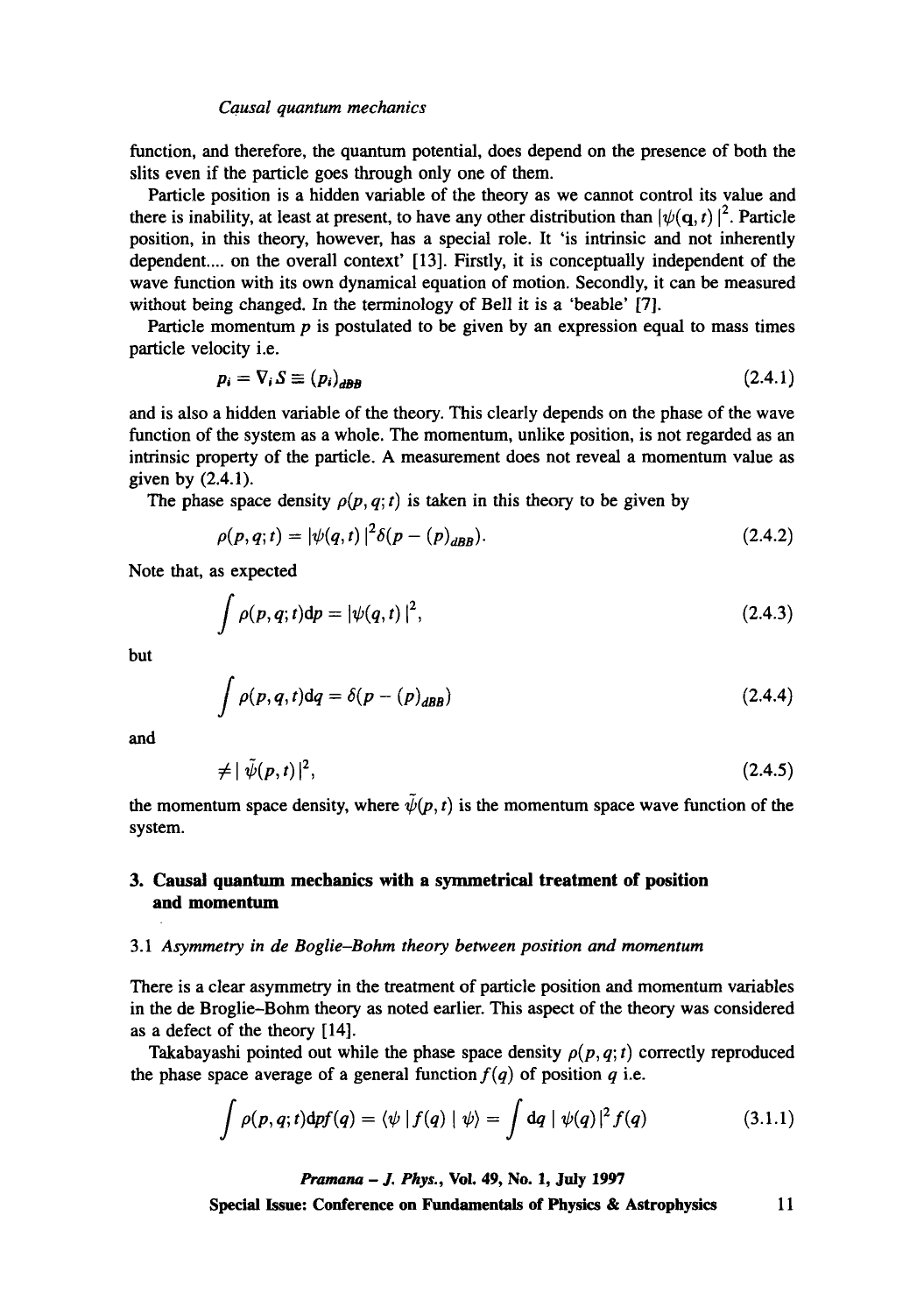in view of (2.4.3), it does not do so for an arbitrary function  $g(p)$  of momentum p i.e.

$$
\int \rho(p,q;t) \mathrm{d}q g(p) \neq \langle \psi \mid g(p) \mid \psi \rangle = \int \mathrm{d}p \, |\tilde{\psi}(p)|^2 \, g(p) \tag{3.1.2}
$$

in view of (2.4.4) except when  $g(p)$  is a linear function of momentum [15]. In view of this

$$
\left(\delta\mathbf{q}\right)^2=\bra{\psi}q^2\ket{\psi}-\mid\bra{\psi}\mathbf{q}\ket{\psi}\mid^2
$$

is reproduced while

$$
(\delta p)^2 = \langle \psi | \mathbf{p}^2 | \psi \rangle - | \langle \psi | \mathbf{p} | \psi \rangle |^2
$$

is not and as such the product  $\delta p$   $\delta q$  involved in Heisenberg uncertainty principle is not recovered.

We may further note that, even for a 'free' particle, i.e. particle not acted on by external potentials, the momentum  $(p_i)_{ABB}$  does not satisfy the 'expected' equation of motion

$$
\frac{\mathrm{d}(\mathbf{p})_{\text{dBB}}}{\mathrm{d}t}=0.
$$

Why should position variable be special? One argument in favor of this position given is that ultimately all observations can be reduced to 'pointer readings'. At least it looks like that in our normal experience despite position variable having no preferred role in standard quantum mechanics as compared to, say, momentum [16]. This could, however, a quirk of nonrelativistic mechanics. In Gaiilean group it is possible to define a position variable which is conjugate to momentum. For Poincaré group such is not the case. In fact for massless particles such as photons there is no generally acceptable position variable. In contrast for light we have direct comprehension that the given light is say green i.e. of its wavelength which is related to its momentum. So in relativistic S-matrix theory and zero mass particle it would seem that it is momentum variable which is special and not the position variable.

#### 3.2 *A symmetrical treatment for the case one particle moving on a line*

We now propose a reformulation of causal quantum mechanics with a symmetrical treatment of particle position and momentum [17]. For this purpose our point of departure is to replace  $(2.4.1)$  by

$$
p=\hat{p}(q,t),
$$

where  $\hat{p}(q, t) \neq (p)_{ABB} = \nabla S$ , and is to be determined by the requirement that the phase space density  $\rho(p, q; t)$  reproduces correct marginal distributions. Let the phase space density  $\rho$  be given by the ansatz

$$
\rho(p,q;t) = |\psi(q,t)|^2 \delta(p - \hat{p}(q,t)). \tag{3.2.1}
$$

The requirement about the marginal distributions is given by

(i) 
$$
\int \rho(p,q;t)dp = |\psi(q,t)|^2,
$$
 (3.2.2)

(ii) 
$$
\int \rho(p,q;t) dq = |\tilde{\psi}(p,t)|^2
$$
. (3.2.3)

*Pramana - J. Phys.,* **Vol. 49, No. 1, July 1997**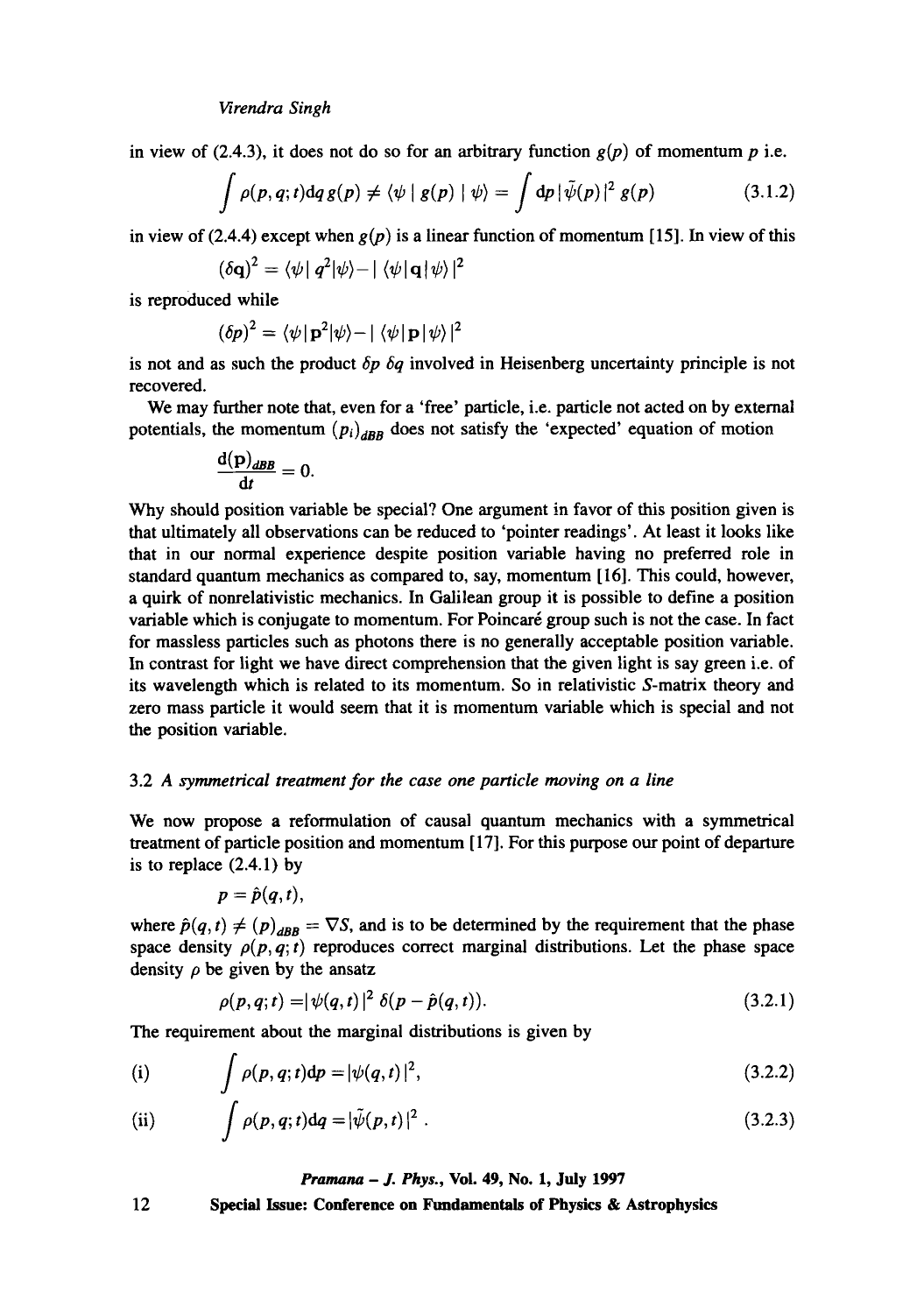The ansatz (3.2.1) satisfies (3.2.2) automatically. The requirement (3.2.3) leads to the equation for the determination of  $\hat{p}(q, t)$  given by

$$
\int_{-\infty}^{\epsilon q} dx' |\psi(\epsilon x';t)|^2 = \int_{-\infty}^{\hat{p}(q,t)} dp' |\tilde{\psi}(p',t)|^2,
$$
\n(3.2.4)

where  $\varepsilon = +1$  or  $-1$  represents a twofold ambiguity in the determination of  $\hat{p}(q, t)$ . We also require that phase space density satisfies Liouville equatiuon i.e.

(iii) 
$$
\frac{\partial \rho}{\partial t} + \frac{\partial (\rho \dot{q})}{\partial q} + \frac{\partial (\rho \dot{p})}{\partial p} = 0.
$$
 (3.2.5)

This leads to the dynamical equation of motion

$$
\frac{dq}{dt} = \frac{dS(x,t)}{dx}\bigg|_{x=q}
$$
\n(3.2.6)

which is the same relation as in the de Broglie-Bohm causal quantum mechanics, by integrating  $(3.2.5)$  over the variable p and comparing with the continuity equation for  $|\psi(q, t)|^2$ . We further demand that the dynamics in the phase space is Hamiltonian i.e. there exists a Hamiltonian  $H_c(p,q)$  such that

(iv) 
$$
\dot{q} = \frac{\partial H_c}{\partial p}, \quad \dot{p} = -\frac{\partial H_c}{\partial q}.
$$
 (3.2.7)

The Hamiltonian  $H_c$  is not to be confused with the Hamiltonian H which is involved in the Schrödinger equation

$$
i\frac{\partial\psi}{\partial t} = H\psi.
$$
\n(3.2.8)

The requirement (3.2.5) and (3.2.7) are satisfied provided we choose

$$
H_c = \frac{(p - A(x))^2}{2m} + V(x, t)
$$
\n(3.2.9)

for the case when

$$
H_{QM} = -\frac{\hbar^2}{2m} \frac{\mathrm{d}^2}{\mathrm{d}x^2} + U(x). \tag{3.2.10}
$$

Here  $A$  is given by

$$
\hat{p}(q,t) = (p)_{dBB} + A(q,t),
$$
\n(3.2.11)

and there is an appropriate equation to determine  $V(x, t)$ .

Illustrative examples for a quantum free particle and oscillator can be found in ref. [17]. The potential felt by the particle in de Broglie-Bohm theory was external potential plus a quantum potential. For us, in view of (3.2.11), the momentum is not just a product of mass and particle velocity but acquires, like the potential, a quantum correction  $A(q, t)$ . An additional contribution like this to momentum occurs even classically in the presence of electromagnetic fields.

*Pramana - J. Phys.,* **Vol. 49, No. 1, July 1997 Special Issue: Conference on Fundamentals of Physics & Astrophysics** 13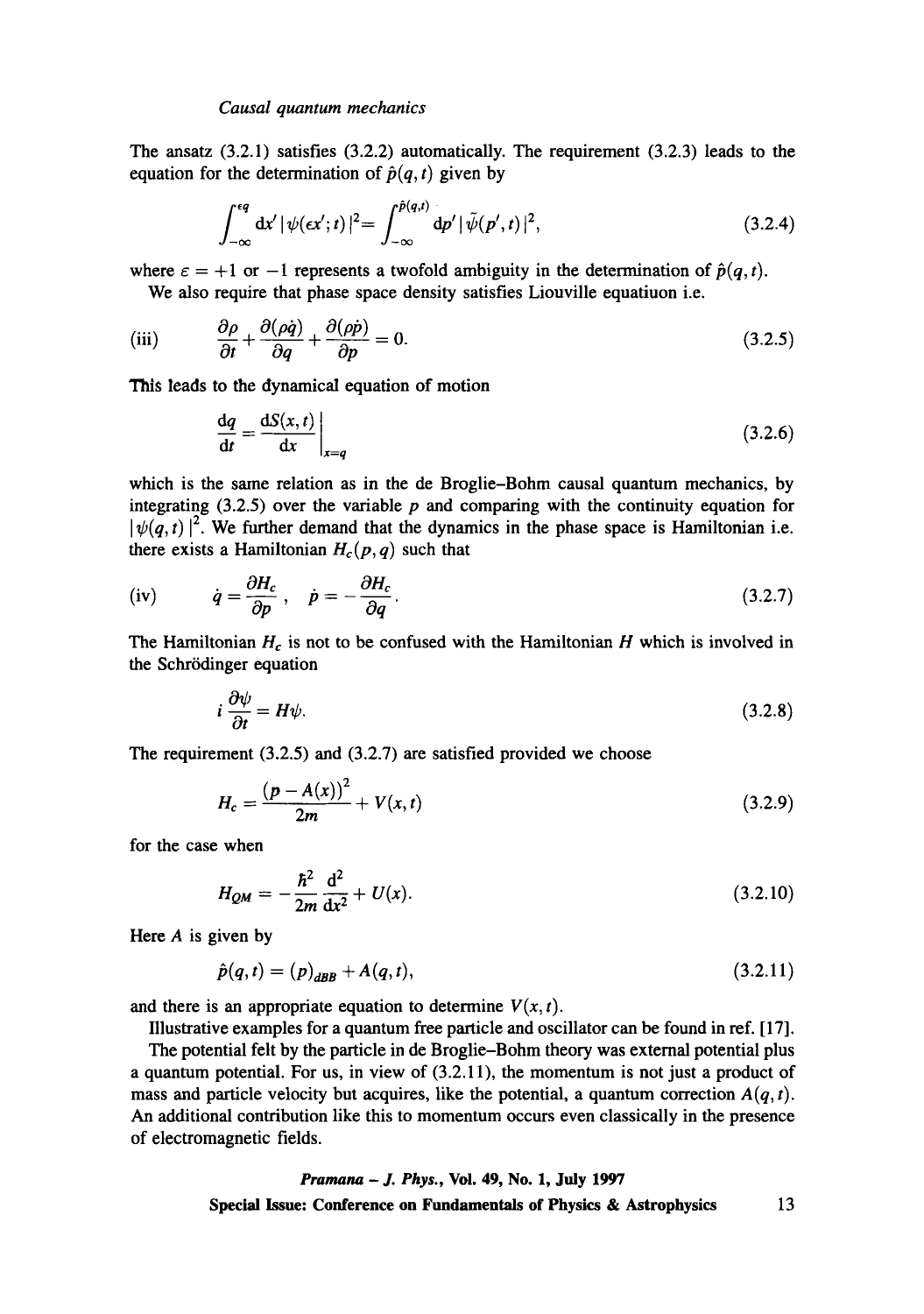## 3.3 *Some features of the symmetrical treatment*

The expression (2.4.2), while actually symmetrical between position and momentum, is not manifestly so. It can however be put in such a form given by

$$
\rho(q,p;t) = |\psi(q,t)|^2 |\tilde{\psi}(p,t)|^2 \delta \left( \int_{-\infty}^{\varepsilon q} dq' |\psi(\varepsilon q',t)|^2 - \int_{-\infty}^{\hat{p}(q,t)} dp' |\tilde{\psi}(p',t)|^2 \right).
$$
\n(3.3.1)

It is obviously positive definite i.e.

$$
\rho \ge 0 \tag{3.3.2}
$$

unlike the Wigner phase space density. It reproduces marginal position and momentum distributions correctly.

The class of functions for which phase space density  $\rho$  reproduces the correct expectation value now is  $f(q) + g(p)$ , i.e.

$$
\int dp \, dq \rho(p,q;t) [f(q) + g(p)] = \langle \psi | f(q) + g(p) | \psi \rangle \tag{3.3.3}
$$

while this was restricted to only

 $f(q) + cp$ 

in de Broglie-Bohm version.

We further note that the symmetrical version also leads to Newton's law

$$
\frac{\mathrm{d}\hat{p}}{\mathrm{d}t} = 0\tag{3.3.4}
$$

for a free particle (i.e.  $U = 0$  in (3.2.10)).

We may also note that despite this treatment lacking manifest Galilean invariance, it is in fact Galilean invariant [18].

## 3.4 *Generalizations*

If the space dimension is greater than one and/or if the number of particles is more than one, then the number of marginal distributions is no longer two as was the case for one particle in one dimension.

Consider for example two particles moving in one space dimension. Let the position and momenta of the two particles be denoted by  $(q_1,p_1)$  and  $(q_2,p_2)$ . We may prefer to use centre of mass and relative positions and momenta given by

$$
P=p_1+p_2, p=p_1-p_2, Q=q_1+q_2, q=q_1-q_2.
$$

We now have four marginal distributions for the joint probability densities for the pairs of variables given by  $(P, p)$ ,  $(P, q)$ ,  $(q, Q)$  and  $(p, Q)$ . It turns out that it is not possible to find a positive definite  $p(P, p, Q, q; t)$  such that all the four marginal distributions are reproduced. It is however possible to reproduce marginal joint distributions in the first

#### *Pramana - J. Phys.,* **Voi. 49, No. 1, July 1997**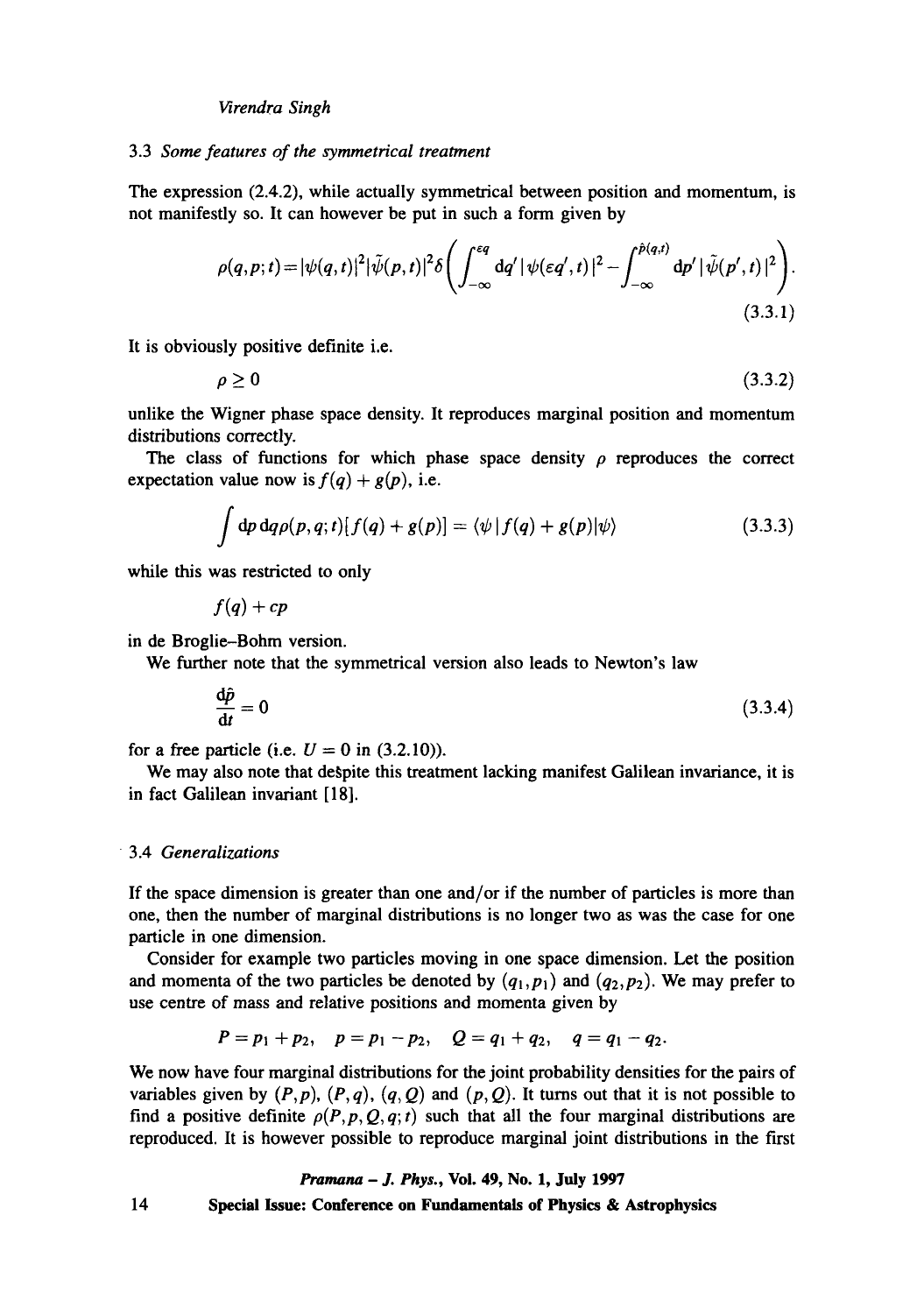three pairs, such that

$$
\dot{P} = 0 \text{ (Newton's law)},
$$
  

$$
\dot{q} = \frac{\partial S}{\partial q}
$$

and another equation for  $\dot{Q}$ .

Some results are known now as to what marginal distribution cannot be reproduced [191. Further work is however needed to elucidate the general structure underlying these considerations.

## **Acknowledgement**

The author wishes to thank Prof. S M Roy for many discussions on the foundations of quantum mechanics.

#### **References**

- [1] N Bohr, *Atomic theory and the description of nature* (Cambridge, 1934); *Atomic Physics and Human Knowledge* (Wiley, New York, 1958); *Essays 1958/1962 on Atomic Physics and Human Knowledge* (Wiley, New York, 1963)
- L D Landau and E M Lifshitz, *Quantum mechanics* (Pergamon, 1958)
- [2] J yon Neumann, *Mathematische Grundlagen der Quanten Mechenik* (Springer-Verlag, Berlin, 1932) *[Mathematical Foundations of Quantum Mechanics,* translated by R T Beyer (Princeton, 1955)1
- [3] F London and E Bauer, *La Theorie de l'observation en Mecanique Quantique* (Hernan and Cie, Paris, 1939). [An English translation is available in *Quantum Theory and Measurement*  edited by J A Wheeler and W H Zurek (Princeton, 1983)]
- [4] E Wigner, *Symmetries and reflections* (Indian Univ. Press, Bloomington, 1967)
- [5] L de Broglie, *Compt. Rend.* 183, 447 (1926); 184, 273 (1927); 185, 380 (1927) L de Broglie, *Nonlinear wave mechanics, A causal interpretation* (Elsevier, 1960)
- [6] D Bohm, *Phys. Rev.* 85, 166 (1952); 85, 180 (1952) D Bohm and B J Hiley, The *undivided universe: An ontological interpretation of quantum theory* (Routledge, London, 1993)
- [7] J S Bell, *Speakable and unspeakable in quantum mechanics* (Cambridge, 1987)
- [8] P R Holland, The *quantum theory of motion* (Cambridge, 1993)
- [9] H Everett III, *Rev. Mod. Phys.* **29,** 454 (1957) B S Dewitt and N Graham (eds) The *many world interpretation of quantum mechanics*  (Princeton, 1973)
- [10] *R B Griffiths, J. Stat. Phys. 36,* 219 (1984); *Am. J. Phys.* 55, 11 (1987) M Gell Mann and J B Hattie, in *Proc. of the Third International Confel:ence on the Foundations of Quantum Mechanics in the light of New Technology* edited by S Kobayashi, H Ezawa, Y Murayama and S Nomura (Tokyo, 1990) J B Hattie, *Vistas in Astronomy* 37, 569 (1993) and references therein R Omnes, *Rev. Mod. Phys. 64,* 339 (1992) W H Zurek, *Phys. Rev.* D24, 1516 (1981); D26, 1862 (1982)
- [11] J T Cushing, *Quantum mechanics: Historical contingency and Copenhagen hegemony*  (Chicago, 1994)
- [12] E Madelung, *Z. F. Physik 40,* 332 (1926)
- [13] D Bohm and B J Hiley, The *undivided universe: An ontological interpretation of quantum theory* (Routledge, London, 1993) p. 109

*Pramana - J. Phys.,* Vol. 49, No. 1, July 1997